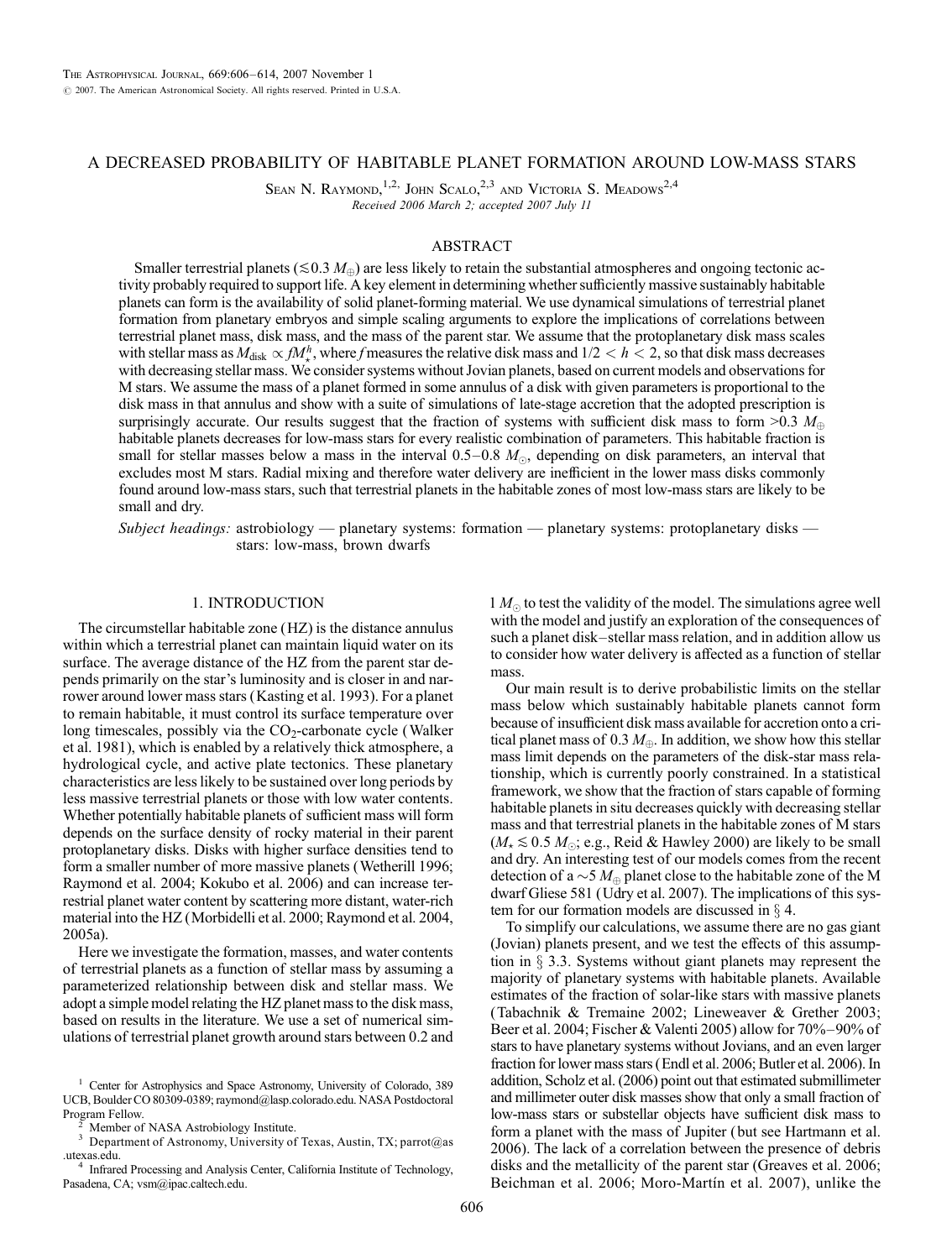correlation known for exogiant planets (Gonzalez 1997; Santos et al. 2001; Fischer & Valenti 2005), also supports the likelihood of gas-giant-free planetary systems. There are observational (Endl et al. 2006; Butler et al. 2006; Gould et al. 2006) and theoretical (Ward & Hahn 1995; Adams et al. 2004; Laughlin et al. 2004; Ida & Lin 2005) reasons to think that the fraction of M stars with Jovian planets is significantly smaller than for solar-mass stars.

## 2. METHODS

## 2.1. Habitable Planet Mass Limit

Following Williams et al. (1997), we assume a lower mass limit for planetary habitability that supports active plate tectonics for several Gyr. Significant mass is a necessary, but not sufficient, requirement for sustainable planetary habitability (e.g., Lissauer 1999). Using the radioactive flux limit from Williams et al. (1997), the critical planetary mass scales as  $\rho^{-2}e^{3\lambda t}$ , where  $\rho$  is the planet's bulk density,  $\lambda = 1.5 \times 10^{10} \text{ yr}^{-1}$  for <sup>238</sup>U, and *t* is the duration of tectonic activity. For an active lifetime of 5 Gyr, iterating on the density to be consistent with the resulting critical mass, we get a critical mass of 0.3  $M_{\oplus}$  for a density of 4.5 g cm<sup>-3</sup>. This result is sensitive to the plate tectonic activity timescale associated with sustained habitability, which is fairly arbitrary. The average age of stars in the Galactic disk is about 5 Gyr, so the choice of 5 Gyr allows about half of such stars with sustainably habitable planets to be on the main sequence today, for a roughly constant star formation rate. Throughout the paper we consider 0.3  $M_{\oplus}$  our critical mass limit for planetary habitability, and we discuss the implications of changing this limit in  $\S$  4.

#### 2.2. Protoplanetary Disk Properties

We assume the surface density of protoplanetary disks,  $\Sigma$ , to scale with heliocentric distance  $r$  as

$$
\Sigma(r) = \Sigma_1 f Z \left(\frac{r}{1 \text{ AU}}\right)^{-\alpha} \left(\frac{M_\star}{M_\odot}\right)^h, \tag{1}
$$

where  $\Sigma_1$  is the surface density of solids at 1 AU in the minimummass solar nebula (MMSN) model ( $\approx$ 6 g cm<sup>-2</sup>), h adjusts the density scaling with  $M_{\star}$ , f is a scaling factor for the disk (  $f = 1$ for MMSN), Z is the stellar metallicity (1.0 = solar), and  $\alpha$  moderates the steepness of the density profile ( $\alpha = 3/2$  in the MMSN model; Weidenschilling 1977; Hayashi 1981; but more recent reconstructions using an accretion disk model as a constraint give  $\alpha = 1/2$ ; Davis 2005). Most disk models that include viscous and irradiation heating give  $\alpha$  between about 1/2 and 1 for the inner disk (e.g., D'Alessio et al. 1998; Garaud & Lin 2007; Dullemond et al. 2007), and high-resolution submillimeter observations suggest  $\alpha$  between 1/2 and 1 in the outer disk (Mundy et al. 2000; Looney et al. 2003; Andrews & Williams 2007). We take  $\alpha = 1$ as a fiducial value, but consider values in the range  $1/2-3/2$ .

Present estimates of disk masses in nearby star-forming regions (see Andre & Montmerle 1994; Eisner & Carpenter 2003; Andrews & Williams 2005) give a large spread, with median or average masses usually somewhat below the MMSN value, but a significant fraction more massive, including very massive disks observed in both Orion and Taurus (e.g., Williams et al. 2005; Eisner & Carpenter 2006). At the other end of the mass spectrum, the estimates by Williams et al. (2005) of mean masses for 18 Orion proplyds below the 3  $\sigma$  detection limit yielded  $8 \times 10^{-4}$   $M_{\odot}$ , or only 3  $M_{\oplus}$  in solids, for a gas-to-dust ratio of 100. There also exists a factor of  $3-5$  range in metallicity for thin-disk stars (Nordstrom et al. 2004), which adjusts the effective gas-to-dust ratio.

There is considerable uncertainty in the scaling between stellar mass  $M_{\star}$  and disk mass  $M_{\text{disk}}$ . The most promising lead comes from estimates of outer disk masses using submillimeter and millimeter techniques (Beckwith et al. 1990), which remain uncertain because of adopted dust temperatures, opacities, distances, and radiative transfer model. Scholz et al. (2006) estimated disk masses for brown dwarf disks and combined their results with previous determinations for stellar and substellar objects from 0.02 to 3  $M_{\odot}$ . Their Figure 3 shows that the ratio of disk mass to stellar mass is roughly constant with stellar mass, with a large amount of scatter. This hints that  $h \approx 1$ , with a large range in f. Many of the data points from Scholz et al. (2006) are only upper limits, but we think extreme cases with  $h = 0$  or  $h > 2$  would be apparent in this data.

Additional clues come from the observed stellar accretion rate  $\dot{M}$ , which scales as  $\dot{M} \propto M_\star^2$ , with a large dispersion (Muzerolle et al. 2003, 2005; Natta et al. 2006). It might therefore seem natural to assume that  $M_{\rm disk} \propto M_{\star}^2$ , i.e.,  $h = 2$ , assuming that the viscous timescale is independent of stellar mass (e.g., Ida & Lin 2005). On the contrary, nearly all accretion disk models predict  $\dot{M} \propto M_*^a$  with  $a \sim 1$ . This matter is still unresolved; several solutions have been proposed (see Padoan et al. 2005; Alexander & Armitage 2006; Dullemond et al. 2006; Hartmann et al. 2006; Gregory et al. 2006), including selection/detection limitations (Clarke & Pringle 2006). Most of these models are consistent with  $h \approx 1$ . Although h is currently poorly constrained, we emphasize its importance for understanding whether sustainable HZ planets can form around low-mass stars. Given the results of Scholz et al. (2006), we choose  $h = 1$  as our fiducial case, but explore the effects of  $h$  from 0.5 to 2.

#### 2.3. Simulations and Models

We performed dynamical simulations to evaluate the scaling between terrestrial planet mass and disk properties. For all runs, our starting conditions reflect our fiducial case, with  $fZ = 1$ ,  $h = 1$ , and  $\alpha = 1$ . We vary the mass of the central star from 0.2 to  $1 M_{\odot}$ . Given the surface density profile from equation (1), we assume that planetary embryos have formed throughout the inner disk of each star. We assume that the disk evolved following the standard model of terrestrial planet growth (e.g., Chambers 2004): grains coalesced to form km-sized planetesimals, and embryos formed from planetesimals via runaway and oligarchic growth (e.g., Kokubo & Ida 1998), spaced by  $5-10$  mutual Hill radii  $[R_{\rm H,m} = 0.5(a_1 + a_2)(M_1 + M_2/3M_*)^{1/3}$ , where  $a_1$  and  $a_2$  are the orbital radii and  $M_1$  and  $M_2$  are the masses of two adjacent embryos]. For the case of  $1 M_{\odot}$ , we generated a population of  $\sim$ 75 embryos from 0.5 to 4 AU, totaling 4.95  $M_{\oplus}$ .<sup>5</sup> For other stellar masses, we assume that the population of embryos has the same temperature, as we are interested in HZ planets (defined to have the same temperature), and the feeding zone boundaries should scale in the same way as the HZ mean distance. We therefore scale the inner and outer boundaries by the stellar flux (i.e., as the luminosity  $L_{\star}^{1/2}$ ), using a mass-luminosity relation from Scalo et al. (2007) that is a fit to data from Hillenbrand & White (2004):  $y = 4.101x^3 + 8.162x^2 + 7.108x + 0.065$ , where  $y = \log L_{\star}$  and  $x = \log M_{\star}$ . Table 1 summarizes our starting conditions for each stellar mass. Note the variations in the number of embryos N included in each simulation, from  $\sim$  75 for the 1  $M_{\odot}$  simulations to almost 200 for the 0.2  $M_{\odot}$  simulations. This variation in N is due to the Hill radius being very small at the small orbital distances studied for lower mass stars. In other words, models of

<sup>5</sup> Note that the outer edge of 4 AU for the embryo disk is chosen based on previous simulations showing that the feeding zone of a terrestrial planet in the habitable zone does not extend beyond 4 AU (Raymond et al. 2007b).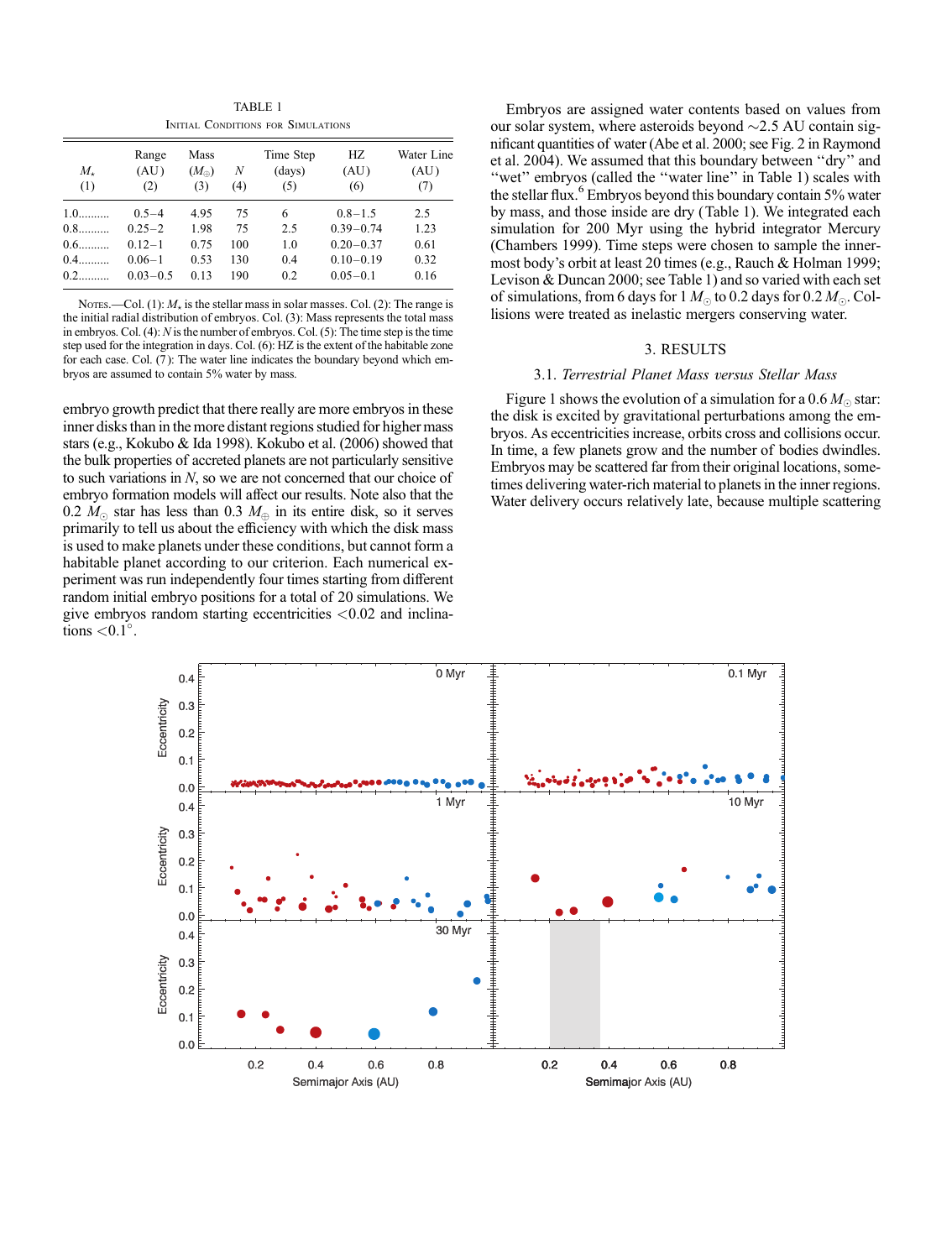the solar system's asteroid belt (Wetherill 1992; Chambers & Wetherill 2001; Petit et al. 2001).

The net effect of giant planets is to increase the eccentricities of embryos during accretion. This can cause the width of the feeding zone of terrestrial planets to increase, causing planets to be somewhat more massive and less numerous than in the absence of giant planets (Levison & Agnor 2003). This increase in planet mass can be as high as  $\sim$ 30% (or planet masses can decreased), but occurs primarily for relatively weak perturbations, i.e., for less massive giant planets on relatively circular orbits (S. Raymond 2007, in preparation). Even on circular orbits, external giant planets rarely enhance water delivery. Rather, their perturbations clear out external, water-rich material, leaving behind relatively dry terrestrial planets (S. Raymond 2007, in preparation). Indeed, terrestrial planets in systems with giant planets on eccentric orbits are likely to be dry (Chambers & Cassen 2002; Raymond et al. 2004; Raymond 2006). Note that systems with close-in giant planets may also contain Earth-like planets, which should be very waterrich (Raymond et al. 2006a; Mandell et al. 2007).

To test the effects of giant planets, we performed eight additional simulations, including one giant planet on an exterior orbit. We chose the  $0.6 M_{\odot}$  case for these simulations, to see whether giant planet perturbations could increase the mean terrestrial planet mass above 0.3  $M_{\oplus}$ . We used the same four sets of embryos described in Table 1 and included a giant planet on a circular orbit at 1.3 AU, corresponding roughly to the orbital distance with the same temperature (and therefore at a comparable dynamical separation from the HZ) as Jupiter for a  $0.6\,M_\odot$  star. We ran two sets of simulations, one each for a Neptune- and a Jupiter-mass giant planet.

Planets that formed in the HZ of our  $0.6\,M_\odot$  simulations without giant planets had masses between 0.06 and 0.18  $M_{\oplus}$ , with a mean of 0.10  $M_{\oplus}$ . Systems with a Jupiter- (or Neptune-) mass giant planet formed, respectively, HZ planets with masses between 0.05 [0.06] and 0.22 [0.10]  $M_{\oplus}$ , with a mean of 0.11 [0.09]  $M_{\oplus}$ , very close to the cases with no giant planets. None of the seven HZ planets in systems with no giant planets contained any waterrich material. Two out of 11 HZ planets that formed in the eight giant planet systems contained a substantial amount of water. While this is only a small fraction of outcomes, it does show that giant planet stirring can, in some cases, promote water delivery. However, in the vast majority of situations, giant planets either hinder or have no effect on water delivery (S. Raymond 2007, in preparation). The formation timescales of HZ planets in giant planet simulations were comparable to, or even slightly longer than, those with no giant planets. In almost all cases, planets with or without giant planets reached 75% of their final masses within  $10-20$  Myr (see Fig. 5). We suspect that the reason giant planets do not accelerate accretion in this case is because more radial mixing is happening, such that accretion is somewhat less confined to a given annular zone. This effect appears to be small, as less than 20% of planets in the giant planet simulations contain water.

## 4. DISCUSSION AND CONCLUSIONS

Our analysis is based on three key assumptions: (1) terrestrial planets below a given mass are unlikely to sustain life on Gyr timescales—following Williams et al. (1997), we derive a limiting planet mass of roughly 0.3  $M_{\oplus}$ ; (2) a protoplanetary disk can be well described by just a few parameters (see eq. [1]): the radial surface density slope  $\alpha$ , the relative disk mass in solids  $fZ$ , and the exponent characterizing the disk mass-stellar mass relationship,  $h$ ; and (3) the typical planet mass in the habitable zone is proportional to the disk mass in that zone (see eq. [2]; Fig. 3).

We performed a suite of 20 dynamical simulations of the latestage growth of terrestrial planets that confirmed that this scaling does hold for a wide range of stellar masses. We assumed in our calculations that no giant planets were present. We tested that assumption for the  $0.6\,M_\odot$  case and found that the effects of exterior giant planets do not increase the masses or decrease the formation times of terrestrial planets, at least for the cases considered here.

Starting from these assumptions, we explored the range of parameters that allow planets more massive than  $0.3 M_{\oplus}$  to form in the habitable zones (HZs) of their host stars. We found that any realistic combination of parameters led to a stellar mass-planet mass correlation such that HZ planet masses decrease with decreasing stellar mass (see Fig. 3). For a given set of parameters  $(\alpha, h, fZ)$ , one can derive a stellar mass below which the probability of a habitable planet forming in a disk with those parameters decreases to zero (see Fig. 4). For instance, for our fiducial parameters ( $h = 1$ ,  $\alpha = 1$ , and  $f = 1.2$ , chosen so that the simulations produce a mean planet mass of  $1 M_{\oplus}$  for a  $1 M_{\odot}$  star), this critical stellar mass is 0.7  $M_{\odot}$ . This would mean that no M stars and few K stars should have sustainably habitable planets. However, there are some caveats to this approach. First, for mainsequence stars, it is impossible to go back in time to learn the properties of their protoplanetary disks, most importantly, f and  $\alpha$ . Second, for a given set of parameters, there still exists a range of potential outcomes because of the stochastic nature of the final stages of planetary growth (e.g., Wetherill 1996; Raymond et al. 2004; see Fig. 2). Third and most important, there is no universal set of parameters that applies for all disks. A given set of parameter values, corresponding to a specific disk or set of disks, has a corresponding planet mass distribution. For instance, the aforementioned 0.7  $M_\odot$  limit decreases to 0.31  $M_\odot$  for a more massive disk with  $fZ = 10$  and would decrease still further for  $h < 1$  or  $\alpha > 1$ . Thus, our approach is viable only in a statistical sense, by combining likely outcomes from a distribution of disks with varying properties.

What are the values of the crucial parameters? We expect h and  $\alpha$  to be universal values characterizing the distributions of all disks, but  $f$  and  $Z$  to vary from disk to disk. As discussed above, there is considerable uncertainty in the value of  $h$ , which controls the disk mass-stellar mass scaling. If  $h$  were larger than 2 or smaller than 0.5, we expect that the trend would be apparent in Figure 3 in Scholz et al. (2006). Thus, a roughly linear disk mass-stellar mass relationship ( $h = 1$ ) seems likely. A range of roughly 2 orders of magnitude in disk mass is observed around a given stellar mass (e.g., Eisner & Carpenter 2003; Williams et al. 2005; Scholz et al. 2006), implying a corresponding range in f-values. Note, however, that there exists a large uncertainty in tying a given f-value to an absolute disk mass or surface density, because of both observational and theoretical uncertainties (e.g., Carpenter et al. 2005). There exists a range of  $3-5$  in metallicity Z for thin-disk stars (Nordstrom et al. 2004), although the range for currently forming stars may be much smaller, only  $\sim$ 20% (see Cartledge et al. 2006). Nearly all disk models and observations suggest that the surface density exponent  $\alpha = 0.5 - 1.5$  (e.g., Dullemond et al. 2007; Andrews & Williams 2007). Our choice of  $\alpha = 1$  as a fiducial case was a compromise between these varying estimates.

Given the large amount of intrinsic variation in the disk mass and accretion outcome, as well as the uncertainty in h and  $\alpha$ , we do not consider any stellar mass limits from Figure 4 to be firm. Rather, our primary result is a statistical observation that, in our framework, the fraction of disks capable of forming planets of a given mass in the habitable zone decreases around low-mass stars. We investigate a model with  $fZ$  distributed as a Gaussian in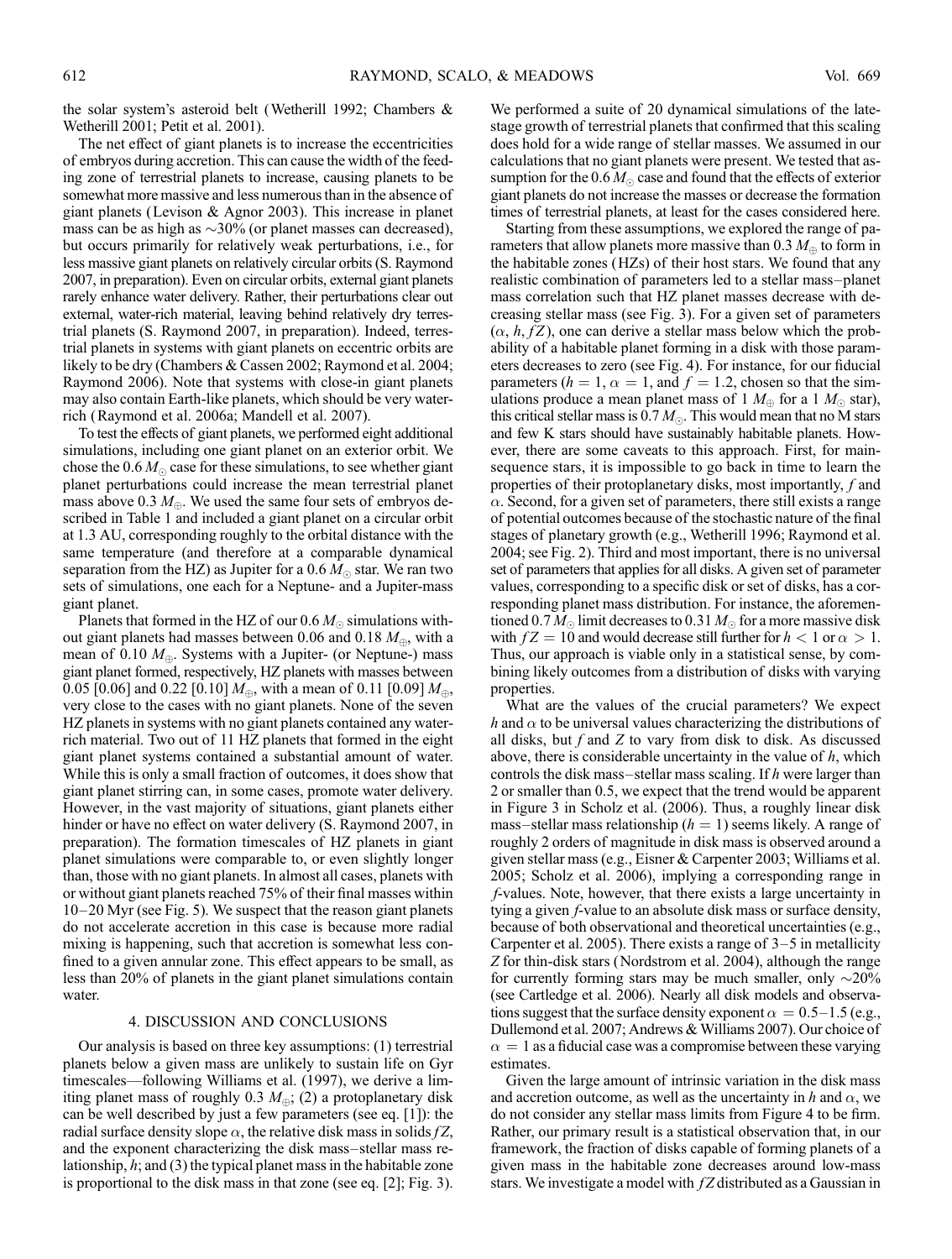log space, with a mean of  $fZ = 1$  and a standard deviation of 0.5 dex. For simplicity, all other parameters are held fixed, with  $\alpha = 1$  and  $h = 1$ . Figure 6 shows that the fraction of systems that can form a >0.3  $M_{\oplus}$  HZ planet decreases from 80% around solar-type stars to 42% around 0.7  $M_\odot$  stars to 6% around 0.4  $M_\odot$ stars to only 0.3% around 0.2  $M_{\odot}$  stars. Disks with more centrally concentrated mass distributions (larger  $\alpha$ -values) have less difficulty forming massive planets in HZs very close to low-mass stars (e.g., Raymond et al. 2005b). For our chosen fiducial parameters, we estimate that only 25% of systems with  $M_{\star} = 0.6$   $M_{\odot}$  can form planets >0.3  $M_{\oplus}$ , and only about 5% for  $M_{\star} = 0.4 M_{\odot}$ . Disks with radial surface density profiles as flat as  $r^{-1/2}$  have near-zero probability for stars with  $M_{\star} < 0.5 M_{\odot}$ , while probabilities are 2–4 times larger for disks with  $r^{-3/2}$  profiles. Reducing the required planetary mass for habitability to 0.1  $M_{\odot}$  increases the probability by a factor of  $2-4$  (see below).

Our estimate of the minimum planet mass that can sustain enough tectonic activity for the period of time that we took as 5 Gyr is also very uncertain. It is simple to show that if the massluminosity relation is of the form  $\hat{L}_\star \propto M_\star^p$ , then the derived critical stellar mass  $M_{\star,\text{cr}}$  below which there should be few planets with masses above a critical mass  $M_{\rm pl,cr}$  is given by  $M_{\rm \star,cr} \sim (M_{\rm pl,cr}/f)^{\rm B},$ where  $B = 2/[p(2 - \alpha) + 2h]$ . Thus, a reduction in the adopted critical mass for sustained habitability from 0.3 to 0.2  $M_{\oplus}$  reduces the required value of disk mass normalization by the same factor, in order to obtain the same critical stellar mass. Alternatively, for a given chosen disk mass normalization, the derived  $M_{\star,cr}$  varies with the assumed planet mass to a power that is between about 0.3 and 0.7 for most of the range of parameters described above. The inset of Figure 6 shows the effect of changing our 0.3  $M_{\oplus}$  lower limit, retaining fixed values of  $h = 1$  and  $\alpha = 1$ .

A system of three planets with minimum masses between 5 and 15  $M_\oplus$  was recently discovered orbiting the 0.31  $M_\odot$  star Gliese 581 (Bonfils et al. 2005; Udry et al. 2007). Figures 4 and 6 suggest that such a low-mass star is unlikely to form massive terrestrial planets. How can we reconcile this? We see two possible explanations: (1) the planets of Gl 581 formed in situ from a very massive disk, with  $fZ \sim 30-50$ , or (2) our assumption of in situ formation failed in this case: the planets of Gl 581 formed farther from the star (probably in the icy regions of a relatively massive disk, with  $fZ$  of at least 5–10) and migrated inward (Goldreich  $\&$  Tremaine 1980). If any of the Gl 581 planets were to transit the parent star, then it would be possible to derive a rough composition (rocky vs. icy; Valencia et al. 2007; Fortney et al. 2007; Sotin et al. 2007) and to distinguish between these two formation scenarios (Gaidos et al. 2007; Raymond et al. 2007a). Note that, even if the Gl 581 planets formed in situ, we expect that they would contain a substantial amount of water. Following the arguments made above, massive disks promote eccentricity growth and radial mixing such that planets in the HZ should accrete a large amount of water-rich material.

Even if HZ planets of sufficient mass can form around M stars, they face other challenges, including loss of atmosphere by intense stellar activity, coupled with their small distance to their parent stars, depending on the strength of the planetary magnetic field (Lammer et al. 2007), a snow line that takes perhaps a Gyr to get close enough to the HZ to produce sufficient water (Kennedy et al. 2006), or loss of volatiles due to larger impact speeds and faster formation times (Lissauer 2007; but see  $\S$  3.2 and Fig. 5). However, these latter two points should not affect decisions concerning M star planet searches, since they apply only to the very lowest mass stars,  $\sim$  0.1–0.2  $M_{\odot}$ , whose apparent brightness and HZ angular separation are far too small for any planned search (Scalo et al. 2007). Unless the masses of disks are larger by a significant factor than is currently thought and/or the critical planet mass for habitability is considerably smaller, only a small fraction of accessible M star systems (with  $M_{\star} \gtrsim 0.3 - 0.4$   $M_{\odot}$ ) should have habitable planets that remain habitable for billions of years.

This paper benefited from the referee's thoughtful comments and from discussions with Jim Kasting. This work was performed by the NASA Astrobiology Institute's Virtual Planetary Laboratory Lead Team, supported via NASA CAN-00-OSS-01. J. M. S. was supported by NASA Exobiology grant NNG04GK43G. S. N. R. was supported by an appointment to the NASA Postdoctoral Program at the University of Colorado's Center for Astrobiology, administered by Oak Ridge Associated Universities through a contract with NASA. Simulations were performed at Weber State University and JPL using CONDOR (see http://www.cs .wisc.edu/condor).

#### REFERENCES

- Abe, Y., Ohtani, E., Okuchi, T., Righter, K., & Drake, M. 2000, in Origin of the Earth and the Moon, ed. K. Righter & R. Canup (Tucson: Univ. Arizona Press), 413
- Adams, F. C., Hollenbach, D., Laughlin, G., & Gorti, U. 2004, ApJ, 611, 360 Alexander, R., & Armitage, P. 2006, ApJ, 639, L83
- Andre, P., & Montmerle, T. 1994, ApJ, 420, 837
- 
- Andrews, S. M., & Williams, J. P. 2005, ApJ, 631, 1134
- ———. 2007, ApJ, 659, 705
- Beckwith, S. V. W., Sargent, A. I., Chini, R. S., & Guesten, R. 1990, AJ, 99, 924
- Beer, M. E., King, A. R., Livio, M., & Pringle, J. E. 2004, MNRAS, 354, 763
- Beichman, C. A., et al. 2006, ApJ, 652, 1674
- Bonfils, X., et al. 2005, A&A, 443, L15
- Butler, R. P., Johnson, J. A., Marcy, G. W., Wright, J. T., Vogt, S. S., & Fischer, D. A. 2006, PASP, 118, 1685
- Carpenter, J. M., Wolf, S., Schreyer, K., Launhardt, R., & Henning, T. 2005, AJ, 129, 1049
- Cartledge, S. I. B., Lauroesch, J. T., Meyer, D. M., & Sofia, U. J. 2006, ApJ, 641, 327
- Chambers, J. E. 1999, MNRAS, 304, 793
- ———. 2004, Earth Planet. Sci. Lett., 223, 241
- Chambers, J. E., & Cassen, P. 2002, Meteoritics Planet. Sci., 37, 1523
- Chambers, J. E., & Wetherill, G. W. 2001, Meteoritics Planet. Sci., 36, 381
- Clarke, C. J., & Pringle, J. E. 2006, MNRAS, 370, L10
- Cyr, K. E., Sears, W. D., & Lunine, J. I. 1998, Icarus, 135, 537
- D'Alessio, P., Canto, J., Calvet, N., & Lizano, S. 1998, ApJ, 500, 411
- Davis, S. S. 2005, ApJ, 627, L153
	- Dullemond, C. P., Hollenbach, D., Kamp, I., & D'Alessio, P. 2007, in Protostars and Planets V, ed. B. Reipurth, D. Jewitt, & K. Keil ( Tucson: Univ. Arizona Press), 555
	- Dullemond, C. P., Natta, A., & Testi, L. 2006, ApJ, 645, L69
	- Eisner, J. A., & Carpenter, J. M. 2003, ApJ, 598, 1341
	- ———. 2006, ApJ, 641, 1162
	- Endl, M., Cochran, W. D., Kürster, M., Paulson, D. B., Wittenmyer, R. A., MacQueen, P. J., & Tull, R. G. 2006, ApJ, 649, 436
- Fischer, D. A., & Valenti, J. 2005, ApJ, 622, 1102
- Fogg, M. J., & Nelson, R. P. 2007, A&A, 461, 1195
- Fortney, J. J., Marley, M. S., & Barnes, J. W. 2007, ApJ, 659, 1661
- Gaidos, E., Haghighpour, N., Agol, E., Latham, D., Raymond, S. N., & Rayner, J. 2007, Science, in press
- Garaud, P., & Lin, D. N. C. 2007, ApJ, 654, 606
- Gonzalez, G. 1997, MNRAS, 285, 403
- Gould, A., et al. 2006, ApJ, 644, L37
- Greaves, J. S., Fischer, D. A., & Wyatt, M. C. 2006, MNRAS, 366, 283
- Gregory, S. G., Jardine, M., Simpson, I., & Donati, J.-F. 2006, MNRAS, 371, 999
- Goldreich, P., & Tremaine, S. 1980, ApJ, 241, 425
- Hartmann, L., D'Alessio, P., Calvet, N., & Muzerolle, J. 2006, ApJ, 648, 484
- Hayashi, C. 1981, Prog. Theor. Phys. Suppl., 70, 35
- Hillenbrand, L. A., & White, R. J. 2004, ApJ, 604, 741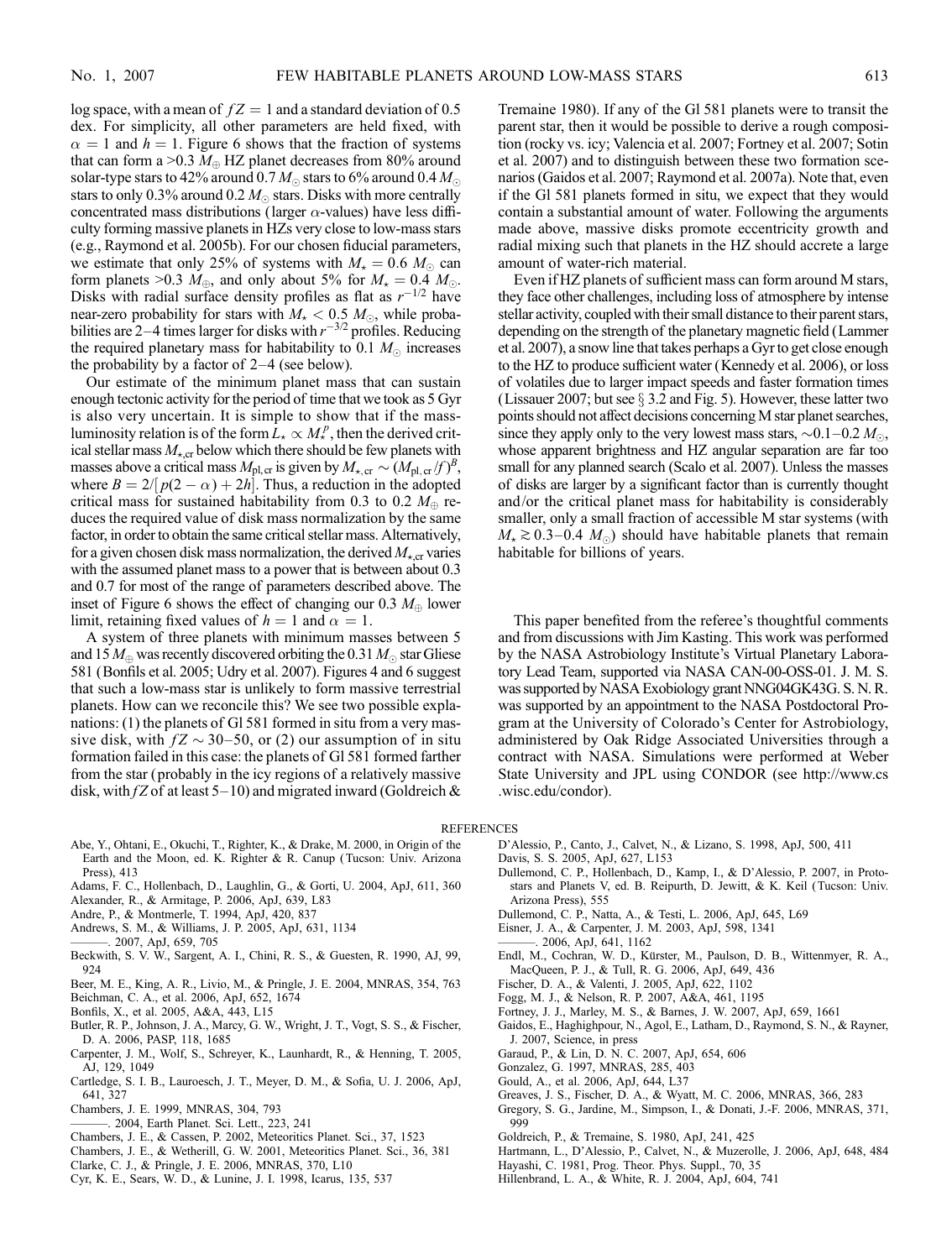- Ida, S., & Lin, D. N. C. 2005, ApJ, 626, 1045
- Jacobsen, S. 2005, Annu. Rev. Earth Moon Planet. Sci., 33, 531
- Kasting, J. F., Whitmire, D. P., & Reynolds, R. T. 1993, Icarus, 101, 108
- Kennedy, G. M., Kenyon, S. J., & Bromley, B. C. 2006, ApJ, 650, L139
- Kokubo, E., & Ida, S. 1998, Icarus, 131, 171
- Kokubo, E., Kominami, J., & Ida, S. 2006, ApJ, 642, 1131
- Lammer, H., et al. 2007, Astrobiology, 7, L185
- Laughlin, G., Bodenheimer, P., & Adams, F. C. 2004, ApJ, 612, L73
- Lécuyer, C., Gillet, P., & Robert, F. 1998, Chem. Geol., 145, 249
- Levison, H. F., & Agnor, C. 2003, AJ, 125, 2692
- Levison, H. F., & Duncan, M. J. 2000, AJ, 120, 2117
- Lineweaver, C. H., & Grether, D. 2003, ApJ, 598, 1350
- Lissauer, J. J. 1999, Nature Suppl., 402, C11
- ———. 2007, ApJ, 660, L149
- Lodders, K., & Fegley, B. 1998, The Planetary Scientist's Companion ( New York: Oxford Univ. Press), 1998
- Looney, L. W., Mundy, L. G., & Welch, W. J. 2003, ApJ, 592, 255
- Mandell, A. M., Raymond, S. N., & Sigurdsson, S. 2007, ApJ, 660, 823
- Morbidelli, A., Chambers, J., Lunine, J. I., Petit, J. M., Robert, F., Valsecchi, G. B.,
- & Cyr, K. E. 2000, Meteoritics Planet. Sci., 35, 1309
- Moro-Martín, A., et al. 2007, ApJ, 658, 1312
- Mundy, L. G., Looney, L. W., & Welch, W. J. 2000, in Protostars and Planets IV, ed. V. Manning, A. P. Boss, & S. S. Russell ( Tucson: Univ. Arizona Press), 355
- Muzerolle, J., Hillenbrand, L., Calvet, N., Briceño, C., & Hartmann, L. 2003, ApJ, 592, 266
- Muzerollle, J., Luhman, K. L., Briceno, C., Hartmann, L., & Calvet, N. 2005, ApJ, 625, 906
- Natta, A., Testi, L., & Randich, S. 2006, A&A, 452, 245
- Nordstrom, B., et al. 2004, A&A, 418, 989
- Padoan, P., Kritsuk, A., Norman, M. L., & Nordlund, A. 2005, ApJ, 622, L61
- Petit, J.-M., Morbidelli, A., & Chambers, J. 2001, Icarus, 153, 338
- Quinn, T. R., Tremaine, S., & Duncan, M. 1991, AJ, 101, 2287
- Rauch, K. P., & Holman, M. 1999, AJ, 117, 1087
- Raymond, S. N. 2006, ApJ, 643, L131
- Raymond, S. N., Barnes, R., & Mandell, A. M. 2007a, MNRAS, submitted
- Raymond, S. N., Mandell, A. M., & Sigurdsson, S. 2006a, Science, 313, 1413
- Raymond, S. N., Quinn, T., & Lunine, J. I. 2004, Icarus, 168, 1
- ———. 2005a, Icarus, 177, 256
- ———. 2005b, ApJ, 632, 670
- ———. 2006b, Icarus, 183, 265
- ———. 2007b, Astrobiology, 7, 66
- Reid, N., & Hawley, S. L. 2000, New Light on Dark Stars: Red Dwarfs, Low Mass Stars, Brown Dwarfs, ed. N. Reid & S. L. Hawley (New York: Springer)
- Safronov, V. S. 1969, Evolution of the Protoplanetary Cloud and Formation of the Earth and Planets (Moscow: Nauka) (English translation in NASA TTF-677 [1972])
- Santos, N. C., Israelian, G., & Mayor, M. 2001, A&A, 373, 1019
- Scalo, J., et al. 2007, Astrobiology, 7, 85
- Scholz, A., Jayawardhana, R., & Wood, K. 2006, ApJ, 645, 1498
- Sotin, C., Grasset, O., & Mocquet, A. 2007, Icarus, in press
- Tabachnik, S., & Tremaine, S. 2002, MNRAS, 335, 151
- Udry, S., et al. 2007, A&A, 469, L43
- Valencia, D., Sasselov, D. D., & O'Connell, R. J. 2007, ApJ, 665, 1413
- Walker, J. C. G., Hays, P. B., & Kasting, J. F. 1981, J. Geophys. Res. 86, 9776
- Ward, W. R., & Hahn, J. M. 1995, ApJ, 440, L25
- Weidenschilling, S. J. 1977, Ap&SS, 51, 153
- Wetherill, G. W. 1992, Icarus, 100, 307
- ———. 1996, Icarus, 119, 219
- Williams, D. M., Kasting, J. F., & Wade, R. A. 1997, Nature, 385, 234
- Williams, J. P., Andrews, S. M., & Wilner, D. J. 2005, ApJ, 634, 495